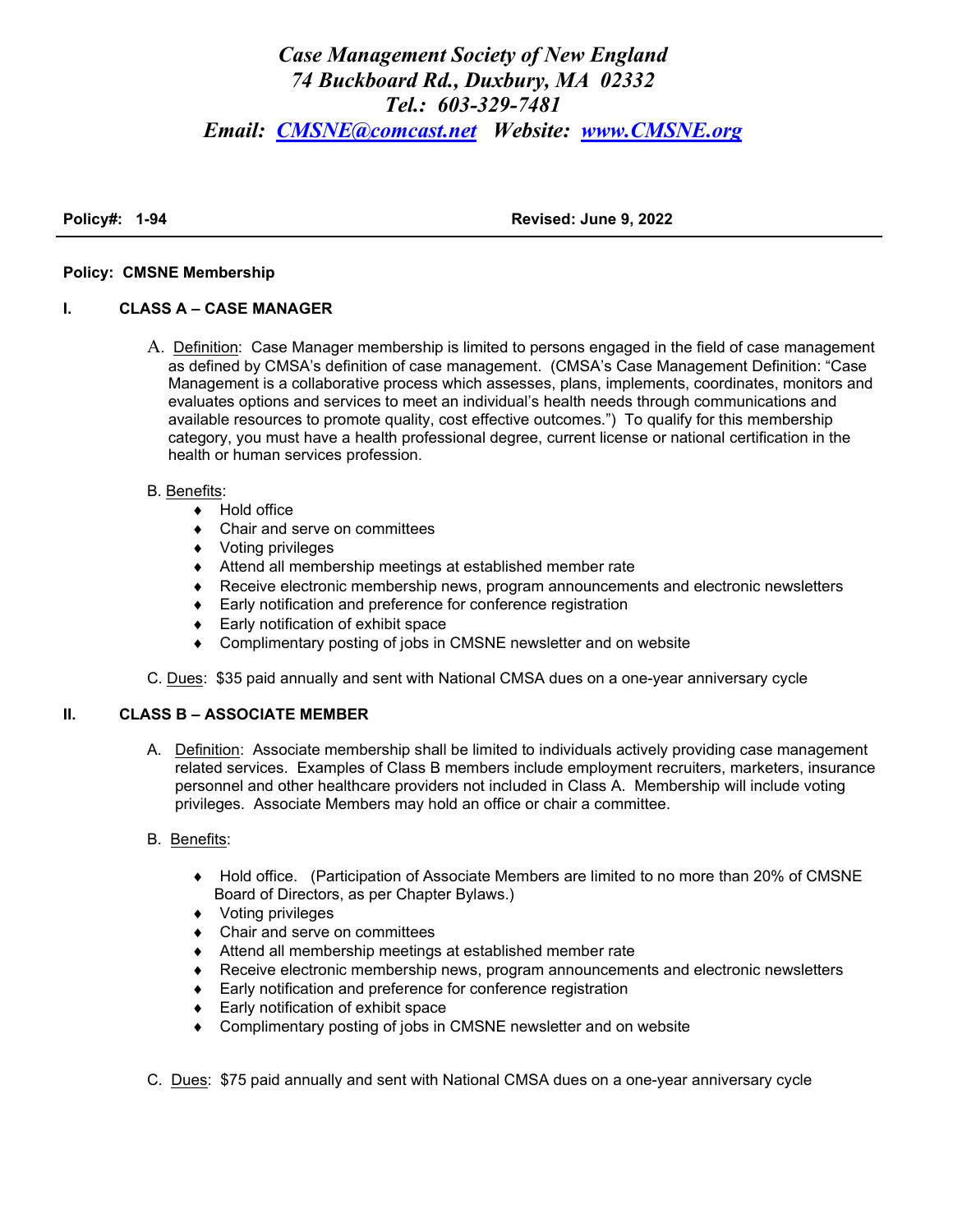## **III. CLASS C – CORPORATE PARTNERS**

A. Definition: Examples of Class C Members include Payor or Provider Organizations. The Corporate Partner will designate individuals to serve as a liaison to CMSNE. Partners membership belongs to the Corporate Partner, not the designated individuals. Corporate Partnership is limited to companies and corporations primarily within the New England region. It is a non-voting category. Partnership dues are on a one-year anniversary cycle.

Levels of Partnership: Refer to attached current CMSNE Corporate Partnership levels, benefits and pricing. Class C Corporate Partner members are eligible only through current participation in Platinum, Gold, Silver or Bronze Partnership.

Revised 6/9/22

mayalana en caro con

Nancy Benoit, President, CMSNE 2021-2023

Signed off: Date: 6/9/22